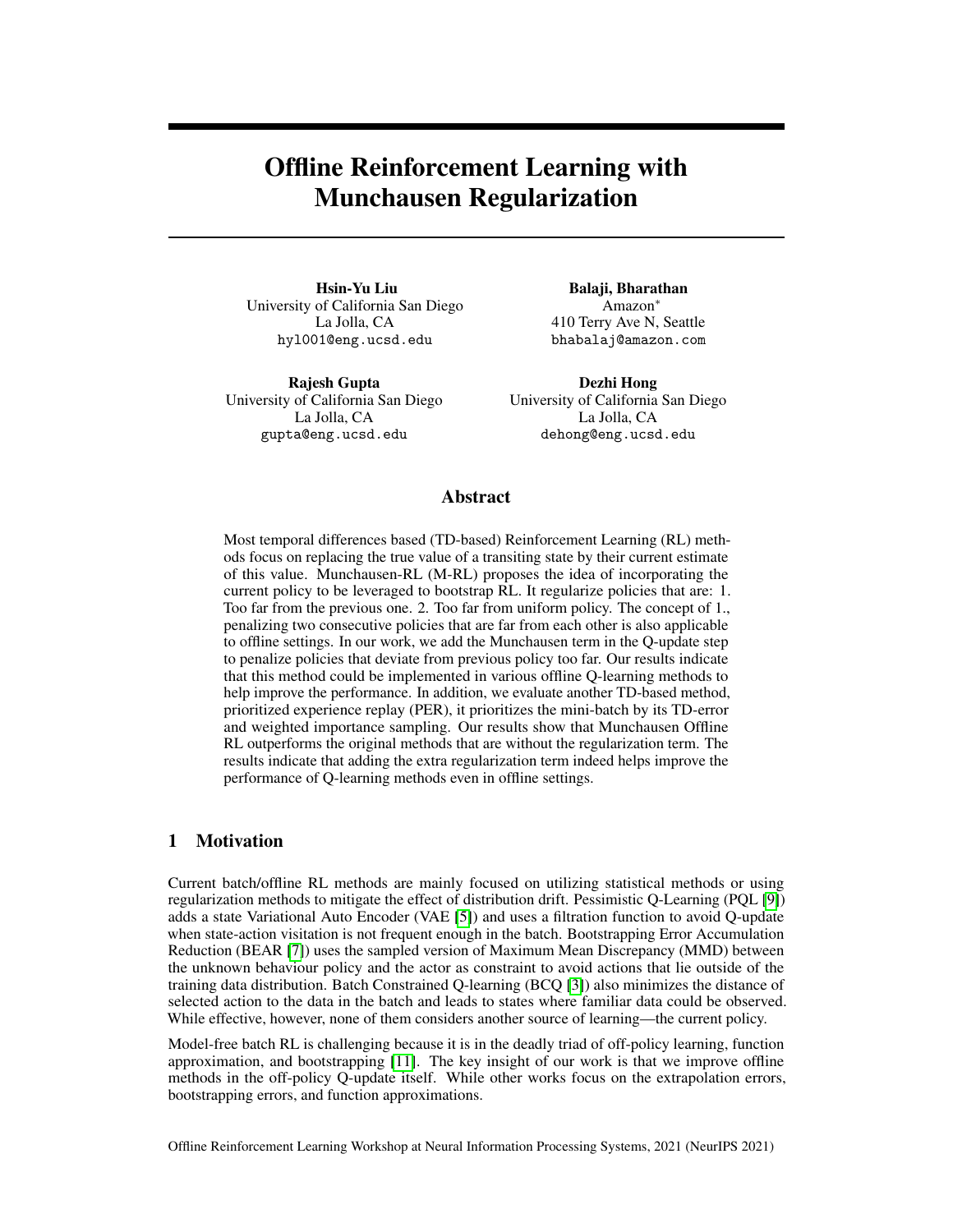# 2 Methodology

We add a scaled log-policy term in the Q-update step in the Batch RL Q-network architecture inspired by Munchausen-RL [\[13\]](#page-5-5). State-of-the-art batch RL algorithms, such as PQL and BEAR, are based on BCQ's architecture, and BCQ uses double-clipped Q-learning architecture. We follow a similar methodology and modify the Q-update step from:

$$
\label{eq: 3.1} \begin{split} r+\gamma\max_{a_i}\left[\lambda\min_{j=1,2}Q_{\theta_j'}(s^{'},a_i)+(1-\lambda)\max_{j=1,2}Q_{\theta_j'}(s^{'},a_i)\right]\text{ to}\\ r+\alpha_m\tau_m\ln(softmax(\frac{Q_{\theta'}}{\tau_m})) +\gamma\max_{a_i}\left[\lambda\min_{j=1,2}Q_{\theta_j'}(s^{'},a_i)+(1-\lambda)\max_{j=1,2}Q_{\theta_j'}(s^{'},a_i)\right] \end{split}
$$

with the Munchausen term highlighted in red, where  $\alpha_m$  and  $\tau$  are hyperparameters<sup>[2](#page-1-0)</sup>. Algorithm [1](#page-2-0) gives the full description. Additionally, we also adapt Prioritized Experience Replay (PER [\[10\]](#page-5-6)) with BCQ. We compute the rank-based probability  $P(j)$  based on priority  $p_j^{\alpha}$ , importance-sampling weight  $\omega_j$ , and TD-error  $\delta_j$ . For each mini batch k for  $j = 1$  to k:

$$
P(j) = p_j^{\alpha} / \sum_i p_i^{\alpha}
$$

$$
\omega_j = (N \cdot P(j))^{-\beta} / \max_i \omega_i
$$

$$
\delta_j = R_j + \gamma_j Q_{target}(S_j, argmax_a Q(S_j, a)) - Q(S_{j-1}, A_{j-1})
$$

Where N is the size of the replay period. We update the transition priority  $p_j \leftarrow |\delta_j|$ .  $\alpha$  and  $\beta$  are the exponent hyperparameters. Finally, we update the critic network with:

$$
\theta_i \leftarrow argmin_{\theta_i} N^{-1} \sum \omega(y - Q_{\theta_i})^2
$$

We evaluate against the state-of-the-art BRL methods: BCQ, PQL, and BEAR, and compare their modified versions with Munchausen and PER variants.<sup>[3](#page-1-1)</sup>

Table 1: Evaluated Algorithm Variants

| Name           | Description                   |
|----------------|-------------------------------|
| <b>BCM</b>     | <b>BCQ</b> with Munchausen-RL |
| PML            | POL with Munchausen-RL        |
| <b>BCO PER</b> | <b>BCQ</b> with PER           |

# 3 Experimental Setup and Result

#### 3.1 Experimental Setup

We evaluate our methods on MuJoCo [\[12\]](#page-5-7) environments similar to prior works but use the latest version: *Hopper-v3*, *HalfCheetah-v3*, and *Walker2d-v3*. We use Deep Deterministic Policy Gradient (DDPG [\[8\]](#page-5-8)) to generate buffers after training for one million time steps with a  $\mathcal{N}(0, 0.1)$  Gaussian noise to select random actions. Then the agent is used to generate buffers across five random seeds also with a  $\mathcal{N}(0, 0.1)$  Gaussian noise to emulate stochastic processes.

All of our experiments are conducted with Intel Xeon Gold 6230 CPUs (2.10GHz) and NVidia Quadro RTX 8000 GPUs with Ubuntu 18.04 OS. All results shown are trained and evaluated with five buffers with different random seeds.

<span id="page-1-0"></span> $2<sup>2</sup>M-RL$  regularization consists of two parts: the first part is the one we add on BRL architectures by using Kullback-Leiber divergence to penalize policies that are far from the previous policy, and the other is using an entropy term to penalize policies that deviate far from uniform distribution [\[14\]](#page-5-9). Our evaluation shows that penalizing only the first term yields the best outcome.

<span id="page-1-1"></span><sup>&</sup>lt;sup>3</sup>We also implement PQL\_PER, however due to the heuristic in PQL that avoids Q-update when visiting low-data region, the results are not improving, so we omit it in the comparison.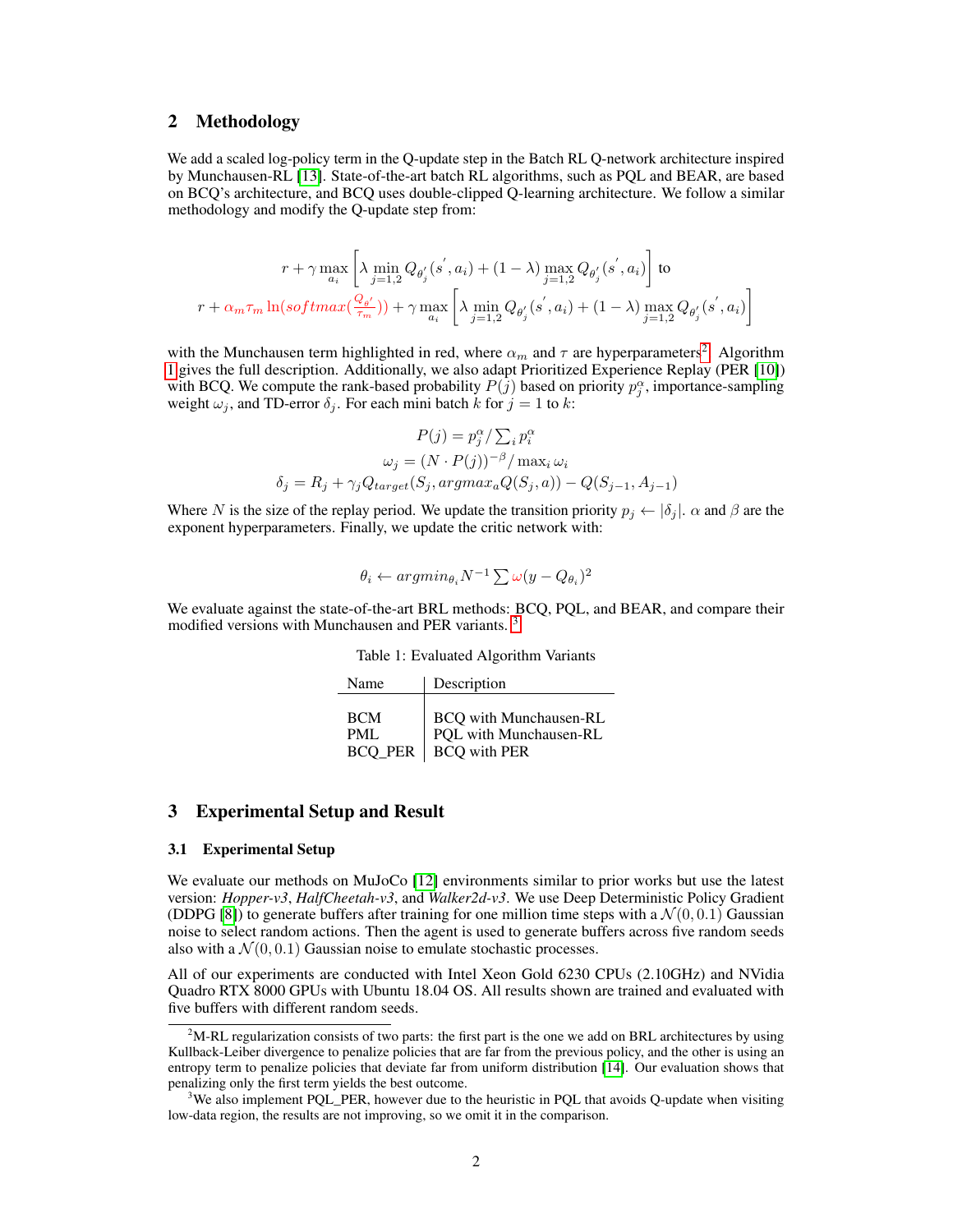#### Algorithm 1: BCM algorithm

**Input** :Batch B, horizon T, target network update rate  $\tau$ , mini-batch size N, max perturbation Φ, number of sampled actions *n*, minimum weighting  $\lambda$ , M-RL hyperparameters  $\alpha_m$ and temperature parameter scaling the entropy  $\tau_m$ 

Initialize Q-networks  $Q_{\theta_1}, Q_{\theta_2}$ , perturbation network  $\xi_{\phi}$ , and VAE  $G_{\omega} = \{E_{\omega_1}, D_{\omega_2}\}$ , with random parameters  $\theta_1, \theta_2, \phi, \omega$ , and target networks  $Q_{\theta'_1}, Q_{\theta'_2}, \xi_{\phi'}$  with

 $\theta_1' \leftarrow \theta_1, \theta_2' \leftarrow \theta_2, \phi' \leftarrow \phi$ for  $t \leftarrow 1$  to  $T$  do Sample mini-batch of N transitions  $(s, a, r, s')$  from B  $\mu, \sigma = E_{\omega_1}(s, a), \tilde{a} = D_{\omega_2}(s, z), z \sim \mathcal{N}(\mu, \sigma)$ <br>  $\omega \leftarrow argmin \sum_{\alpha = \tilde{\sigma}}^{\tilde{\sigma}} (a - \tilde{\sigma})^2 + D_{KL}(\mathcal{N}(\mu, \sigma))$  $\omega \leftarrow argmin_{\omega} \sum_{\alpha} (a - \tilde{a})^2 + D_{KL}(\mathcal{N}(\mu, \sigma)||\mathcal{N}(0, 1))$ Sample *n* actions:  $\{a_i \sim G_\omega(s')\}_{i=1}^n$ Perturb each action:  $\{a_i = a_i + \xi_{\phi}(s', a_i, \Phi)\}_{i=1}^n$ Ferturb each action.  $\{a_i = a_i + \zeta_{\phi}(s_i, a_i, \Psi)\}_{i=1}$ <br>Set value target:  $y = r + \alpha_m \tau_m \ln(softmax(\frac{Q_{\theta'}}{\tau_m}))$  $(\frac{a_{\theta'}}{\tau_m})$ ) +  $\gamma \max_{a_i}$  $\left[\lambda \min_{j=1,2} Q_{\theta'_j}(s', a_i) + (1-\lambda) \max_{j=1,2} Q_{\theta'_j}(s', a_i)\right]$  $\theta \leftarrow argmin_{\theta} \sum (y - Q_{\theta}(s, a))^2$  $\phi \leftarrow argmin_{\phi} \sum Q_{\theta_1}(s, a + \xi_{\phi}(s, a, \Phi)), a \sim G_{\omega}(s)$ Update target networks:  $\theta_i' \leftarrow \tau \theta + (1 - \tau) \theta_i'$  $\phi^{'} \leftarrow \tau \phi + (1 - \tau) \phi^{'}$ end

#### <span id="page-2-0"></span>3.2 Metrics and Results

We report the mean and median scrores across our experiments. Following Agarwal et al. [\[1\]](#page-4-0), we also report inter-quantile mean (IQM), optimality gap, performance profile and probability of improvement to account for inherent uncertainty in deep RL training.

Aggregate Metrics In Fig[.1,](#page-3-0) aggregate metrics are with 95% of confidence interval (CI) and stratified sampling using percentile bootstrapping  $50K$  times. IQM discards the bottom and the top 25% of the scores, then calculates the mean. Optimality gap is the amount by which the algorithm fails to meet a minimum score of  $\gamma = 1.0$ , typically we set the aim as the normalized human/expert score. We can see that PML has a smaller optimality gap and higher median, IQM, and mean compared with the second-best algorithm, PQL.

Performance Profile Performance profile is commonly used in benchmarking optimization software. However, it does not consider uncertainty estimation. A revised version of performance profile is called run-score distribution. It shows the fraction of runs above a certain normalized score. It is an unbiased estimator of the underlying distribution and more robust than average-score distribution. In Fig. [2](#page-3-1) we observe that PML outperforms other methods almost under any condition. On the other hand, the addition of Munchausen regularization and PER are helpful for improving BCQ. The results shown here are bootstrapped with  $2K$  times.

**Probability of Improvement** Probability of improvement is a metric which indicates how likely one method outperforms the other on a randomly selected task. This metric does not account for the size of improvement. As we can see in Fig. [3,](#page-3-2) PML is most likely to dominate among the methods we have evaluated.The results shown here are bootstrapped with 200 times.

Learning Curves Fig. [4,](#page-4-1) [5,](#page-4-2) and [6](#page-4-3) illustrate the learning curves of all the algorithms evaluated with training time steps as the x-axis and the average episode rewards on the y-axis. Each solid line shows the average between runs, and half-transparent regions indicate the range. The results again verify the robustness of the add-on of Munchausen regularization.[4](#page-2-1)

<span id="page-2-1"></span><sup>4</sup>All results are based on five runs, except for BEAR, some runs were aborted due to MuJoCo simulator feedbacks system state for large numbers or inf./NaN.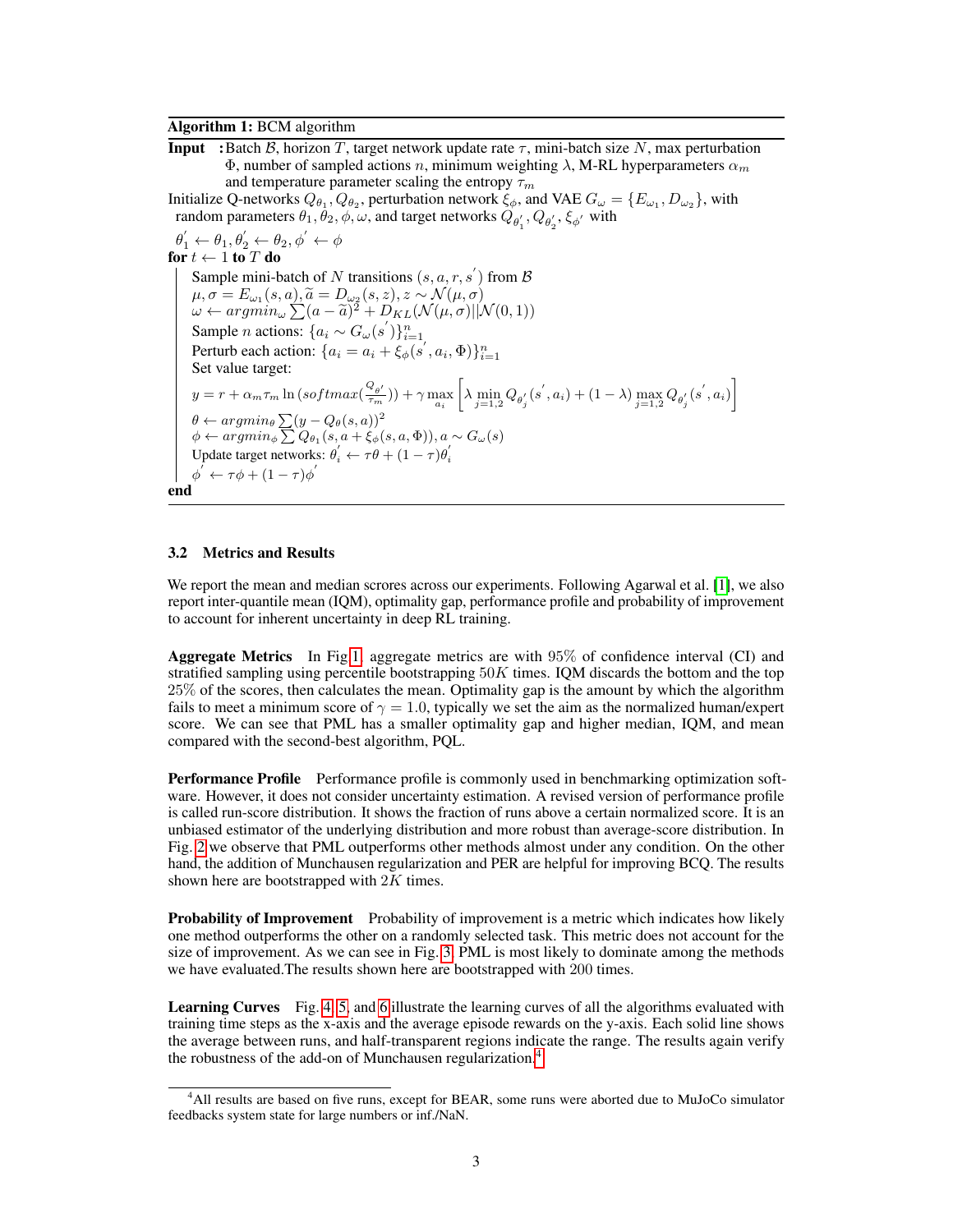

<span id="page-3-0"></span>Figure 1: Aggregate Metrics



<span id="page-3-1"></span>Figure 2: Score distribution with linear/non-linear scaling



<span id="page-3-2"></span>Figure 3: Probabilities of improvement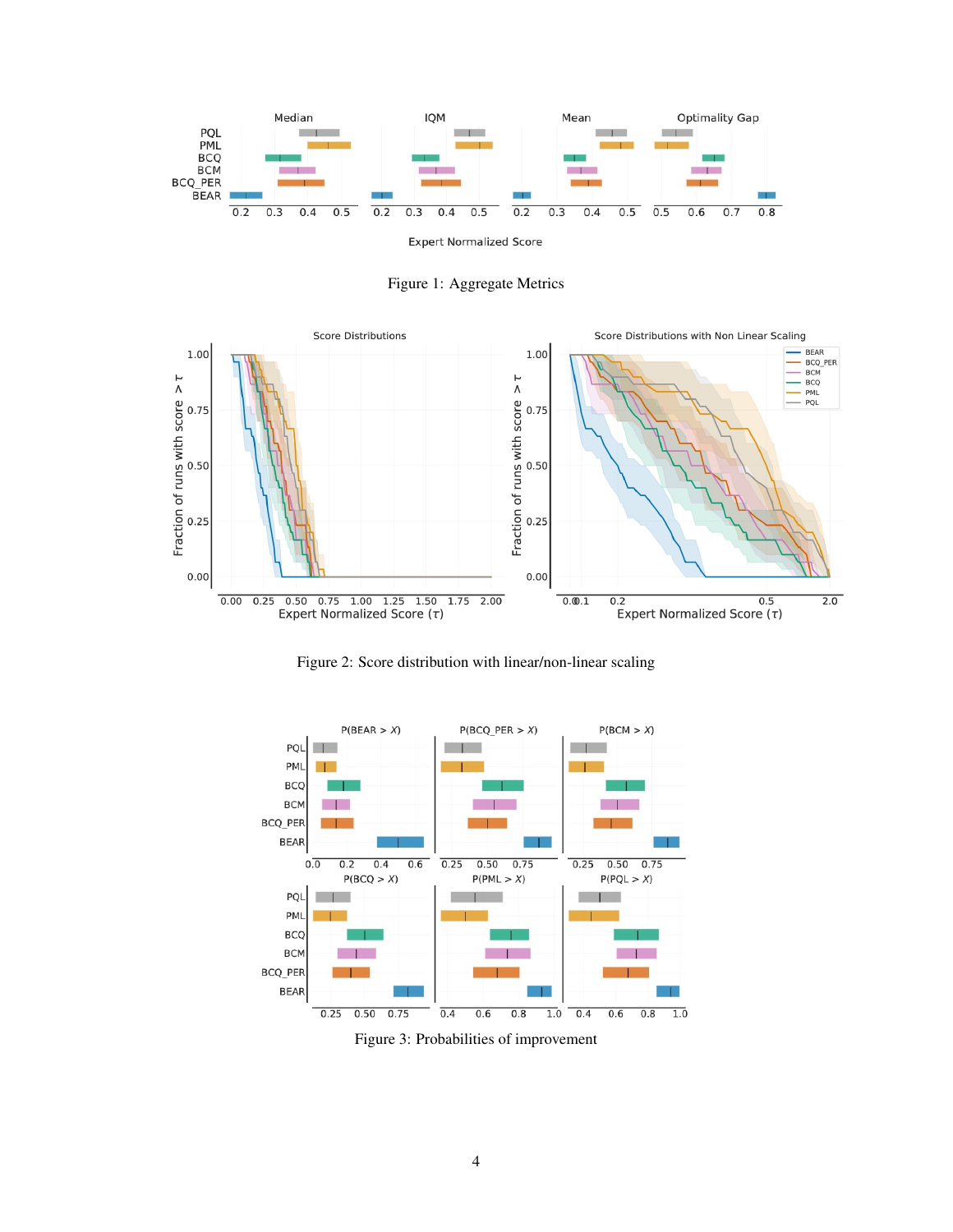

Figure 4: Learning curves of *Hopper-v3*

<span id="page-4-2"></span>Figure 5: Learning curves of *HalfCheetah-v3*

<span id="page-4-1"></span>

<span id="page-4-3"></span>Figure 6: Learning curves of *Walker2d-v3*

# 4 Conclusion and Discussion

In this work, we show that Munchausen regularization is effective in improving BRL methods. It penalizes policies that are far from the previous ones. It can serve as a strong learning signal to enhance the performance of models. Moreover, prioritized replay with weighted importance sampling could also improve BRL methods with consistent Q-update. Due to the massive amount of resources required in continuous spaces DRL algorithm evaluation, usually DRL studies conduct a handful of runs (3  $\sim$  10). We use aggregate statistical metrics that consider the uncertainty to provide a more robust comparison. These results are encouraging to us to discover more opportunities to boost BRL performances with regularization approaches. We expect to implement more benchmarks and further improvements as our future work.

# Acknowledgments and Disclosure of Funding

This work was supported in part by the CONIX Research Center, one of six centers in JUMP, a Semiconductor Research Corporation (SRC) program sponsored by DARPA.

# References

<span id="page-4-0"></span>[1] Rishabh Agarwal et al. "Deep Reinforcement Learning at the Edge of the Statistical Precipice". In: *arXiv preprint arXiv:2108.13264* (2021).